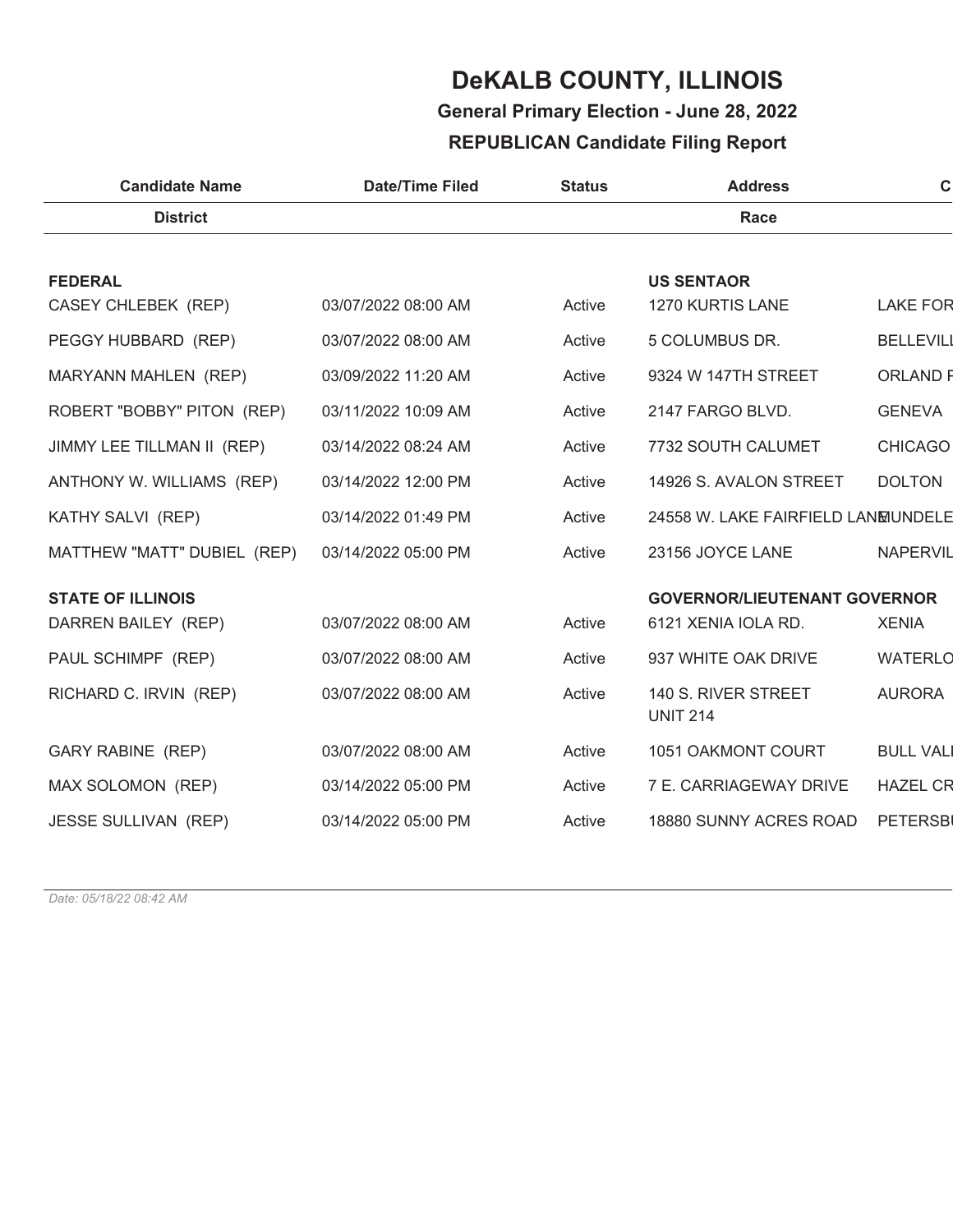**General Primary Election - June 28, 2022**

### **REPUBLICAN Candidate Filing Report**

| <b>Candidate Name</b>                            | <b>Date/Time Filed</b> | <b>Status</b> | <b>Address</b>                  | $\mathbf C$     |
|--------------------------------------------------|------------------------|---------------|---------------------------------|-----------------|
| <b>District</b>                                  |                        |               | Race                            |                 |
| <b>STATE OF ILLINOIS</b>                         |                        |               | <b>ATTORNEY GENERAL</b>         |                 |
| STEVE KIM (REP)                                  | 03/07/2022 08:00 AM    | Active        | 1110 GORDON TERRACE             | <b>DEERFIEL</b> |
| DAVID SHESTOKAS (REP)                            | 03/07/2022 08:00 AM    | Active        | 16819 SPICEBUSH LANE            | <b>ORLAND F</b> |
| THOMAS G. DeVORE (REP)                           | 03/14/2022 02:49 PM    | Active        | 1834 RENO ROAD                  | <b>SORENTO</b>  |
| <b>STATE OF ILLINOIS</b>                         |                        |               | <b>SECRETARY OF STATE</b>       |                 |
| DAN BRADY (REP)                                  | 03/07/2022 08:00 AM    | Active        | 24 BANDECON WAY                 | <b>BLOOMIN</b>  |
| JOHN C. MILHISER (REP)                           | 03/07/2022 08:00 AM    | Active        | 617 WILLIAMS BOULEVARD          | <b>SPRINGFI</b> |
| <b>STATE OF ILLINOIS</b>                         |                        |               | <b>COMPTROLLER</b>              |                 |
| SHANNON L. TERESI (REP)                          | 03/07/2022 08:00 AM    | Active        | 1608 ROLLING HILLS DRIVE        | <b>CRYSTAL</b>  |
| <b>STATE OF ILLINOIS</b>                         |                        |               | <b>TREASURER</b>                |                 |
| TOM DEMMER (REP)                                 | 03/07/2022 08:00 AM    | Active        | 142 FIELDSTONE LANE             | <b>DIXON</b>    |
| <b>11TH CONGRESSIONAL DISTRICT</b>               |                        |               | <b>11TH U.S. REPRESENTATIVE</b> |                 |
| JERRY EVANS (REP)                                | 03/07/2022 08:00 AM    | Active        | 3S276 BLACKTHORN LANE           | <b>WARREN\</b>  |
| ANDREA HEEG (REP)                                | 03/07/2022 08:00 AM    | Active        | 39W183 WASHBURN DRIVE           | <b>GENEVA</b>   |
| CATALINA LAUF (REP)                              | 03/14/2022 01:30 PM    | Active        | <b>425 SOUTH SHANNON DRIVE</b>  | WOODST          |
| SUSAN L. HATHAWAY-ALTMAN (REF03/14/2022 02:47 PM |                        | Active        | 39W193 FRYENDALL CT             | GENEVA (        |
| CASSANDRA TANNER MILLER (REP)3/14/2022 05:00 PM  |                        | Active        | 3629 ELDORADO ROAD              | <b>ELGIN</b>    |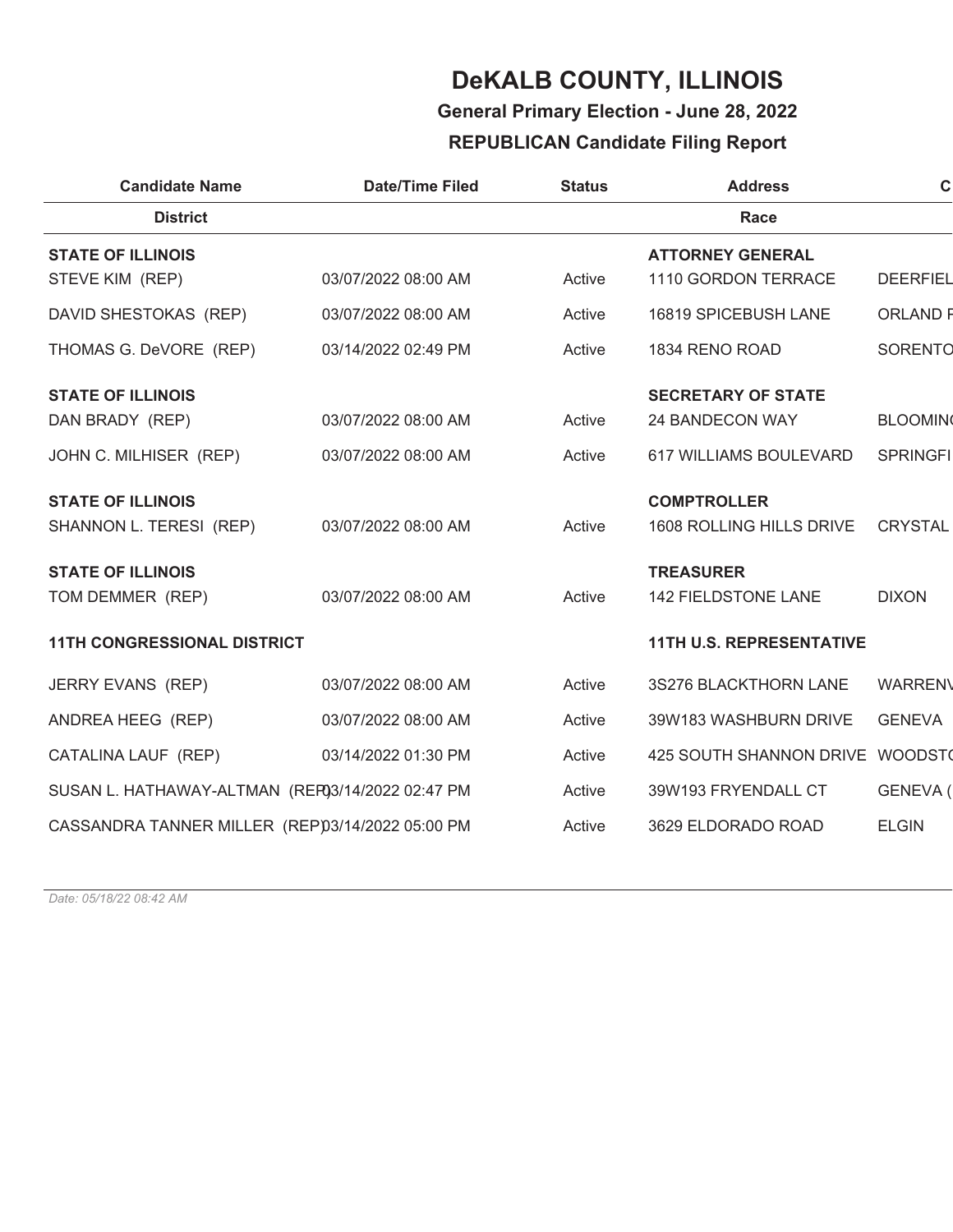### **General Primary Election - June 28, 2022**

### **REPUBLICAN Candidate Filing Report**

| <b>Candidate Name</b>                                       | <b>Date/Time Filed</b> | <b>Status</b> | <b>Address</b>                                              | $\mathbf C$     |
|-------------------------------------------------------------|------------------------|---------------|-------------------------------------------------------------|-----------------|
| <b>District</b>                                             |                        |               | Race                                                        |                 |
| MARK JOSEPH CARROLL (REP)                                   | 03/14/2022 05:00 PM    | Active        | 2318 ORR COURT                                              | <b>NORTH AL</b> |
| <b>14TH CONGRESSIONAL DISTRICT</b>                          |                        |               | <b>14TH U.S. REPRESENTATIVE</b>                             |                 |
| SCOTT R. GRYDER (REP)                                       | 03/07/2022 08:00 AM    | Active        | 4630 MCLAREN DRIVE                                          | <b>OSWEGO</b>   |
| JAIME MILTON (REP)                                          | 03/07/2022 08:00 AM    | Active        | 300 OPATRNY DRIVE<br>APT. 122                               | <b>FOX RIVE</b> |
| MIKE KOOLIDGE (REP)                                         | 03/07/2022 08:00 AM    | Active        | 1033 NORTH 3RD STREET                                       | <b>ROCHELL</b>  |
| JAMES T. "JIM" MARTER (REP)                                 | 03/07/2022 08:00 AM    | Active        | 233 FOX CHASE DRIVE NORTHOSWEGO                             |                 |
| JACK LOMBARDI II (REP)                                      | 03/14/2022 05:00 PM    | Active        | 16308 W PALOMINO PATH                                       | <b>MANHATT</b>  |
| <b>16TH CONGRESSIONAL DISTRICT</b><br>DARIN LaHOOD (REP)    | 03/07/2022 08:00 AM    | Active        | <b>16TH U.S. REPRESENTATIVE</b><br>11607 N. GLENSHIRE DRIVE | <b>PEORIA</b>   |
| WALT PETERS (REP)                                           | 03/11/2022 11:47 AM    | Active        | 2342 JONQUIL PLACE                                          | <b>ROCKFOR</b>  |
| JOANNE GUILLEMETTE (REP)                                    | 03/11/2022 03:52 PM    | Active        | 225 N. PROSPECT STREET                                      | <b>ROCKFOR</b>  |
| MICHAEL REBRESH (REP)                                       | 03/14/2022 09:46 AM    | Active        | 708 E. CHURCH                                               | <b>MINOOKA</b>  |
| <b>35TH LEGISLATIVE DISTRICT</b><br>DAVE SYVERSON (REP)     | 03/07/2022 08:00 AM    | Active        | <b>35TH STATE SENATOR</b><br>7319 WEST RIDGE LANE           | CHERRY \        |
| ELI NICOLOSI (REP)                                          | 03/14/2022 10:36 AM    | Active        | 3750 GRAY FOX RUN                                           | <b>ROCKFOR</b>  |
| <b>37TH LEGISLATIVE DISTRICT</b><br>BRETT S. NICKLAUS (REP) | 03/07/2022 08:00 AM    | Active        | <b>37TH STATE SENATOR</b><br><b>1629 BRANDYWINE LANE</b>    | <b>DIXON</b>    |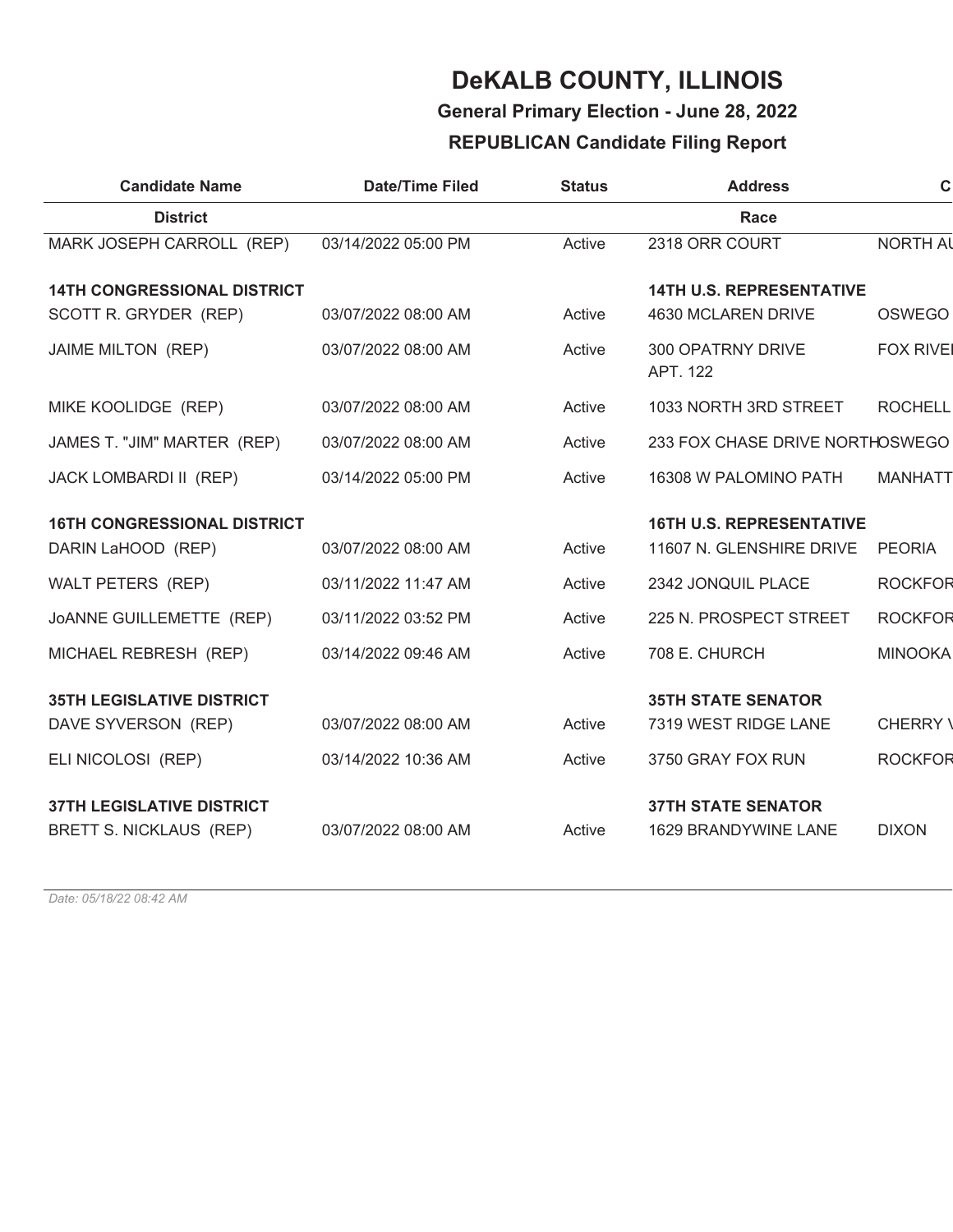**General Primary Election - June 28, 2022**

### **REPUBLICAN Candidate Filing Report**

| <b>Date/Time Filed</b>                               | <b>Status</b> | <b>Address</b>            | $\mathbf C$                                                                                                                                                                                                                                          |
|------------------------------------------------------|---------------|---------------------------|------------------------------------------------------------------------------------------------------------------------------------------------------------------------------------------------------------------------------------------------------|
|                                                      |               | Race                      |                                                                                                                                                                                                                                                      |
| 03/07/2022 08:00 AM                                  | Active        | 1134 N. BLACKBERRY LANE   | <b>EAST PEC</b>                                                                                                                                                                                                                                      |
|                                                      |               | <b>38TH STATE SENATOR</b> |                                                                                                                                                                                                                                                      |
| 03/07/2022 08:00 AM                                  | Active        |                           |                                                                                                                                                                                                                                                      |
|                                                      |               | <b>38TH STATE SENATOR</b> |                                                                                                                                                                                                                                                      |
| 03/07/2022 08:00 AM                                  | Active        | 960 WOODSIDE TERRACE      | <b>FREEPOR</b>                                                                                                                                                                                                                                       |
|                                                      |               |                           |                                                                                                                                                                                                                                                      |
| 03/07/2022 08:00 AM                                  | Active        | 821 SOMONAUK STREET       | <b>SYCAMOR</b>                                                                                                                                                                                                                                       |
|                                                      |               |                           |                                                                                                                                                                                                                                                      |
| LIANDRO "LI" ARELLANO, JR. (REP) 03/07/2022 08:00 AM | Active        | 518 E. 2ND STREET         | <b>DIXON</b>                                                                                                                                                                                                                                         |
| 03/07/2022 08:00 AM                                  | Active        |                           |                                                                                                                                                                                                                                                      |
|                                                      |               |                           |                                                                                                                                                                                                                                                      |
| 03/07/2022 08:00 AM                                  | Active        | 302 MEADOW LN             | <b>NEWARK</b>                                                                                                                                                                                                                                        |
| 03/07/2022 08:00 AM                                  | Active        | 1661 LOCUST ROAD          | <b>MORRIS</b>                                                                                                                                                                                                                                        |
|                                                      |               |                           |                                                                                                                                                                                                                                                      |
| 03/10/2022 08:13 AM                                  | Active        | 1420 SYCAMORE ST.         | <b>PERU</b>                                                                                                                                                                                                                                          |
|                                                      |               |                           |                                                                                                                                                                                                                                                      |
| 03/07/2022 08:00 AM                                  | Active        | 318 N. 4TH STREET         | <b>SAVANNA</b>                                                                                                                                                                                                                                       |
| 03/07/2022 08:00 AM                                  | Active        | 9550 N. WOODGATE LN       | <b>BYRON</b>                                                                                                                                                                                                                                         |
|                                                      |               |                           | 5395 CRESCENT GREEN COURMORRIS<br><b>70TH STATE REPRESENTATIVE</b><br><b>74TH STATE REPRESENTATIVE</b><br>1006 FRANKLIN GROVE ROAD DIXON<br><b>75TH STATE REPRESENTATIVE</b><br><b>76TH STATE REPRESENTATIVE</b><br><b>89TH STATE REPRESENTATIVE</b> |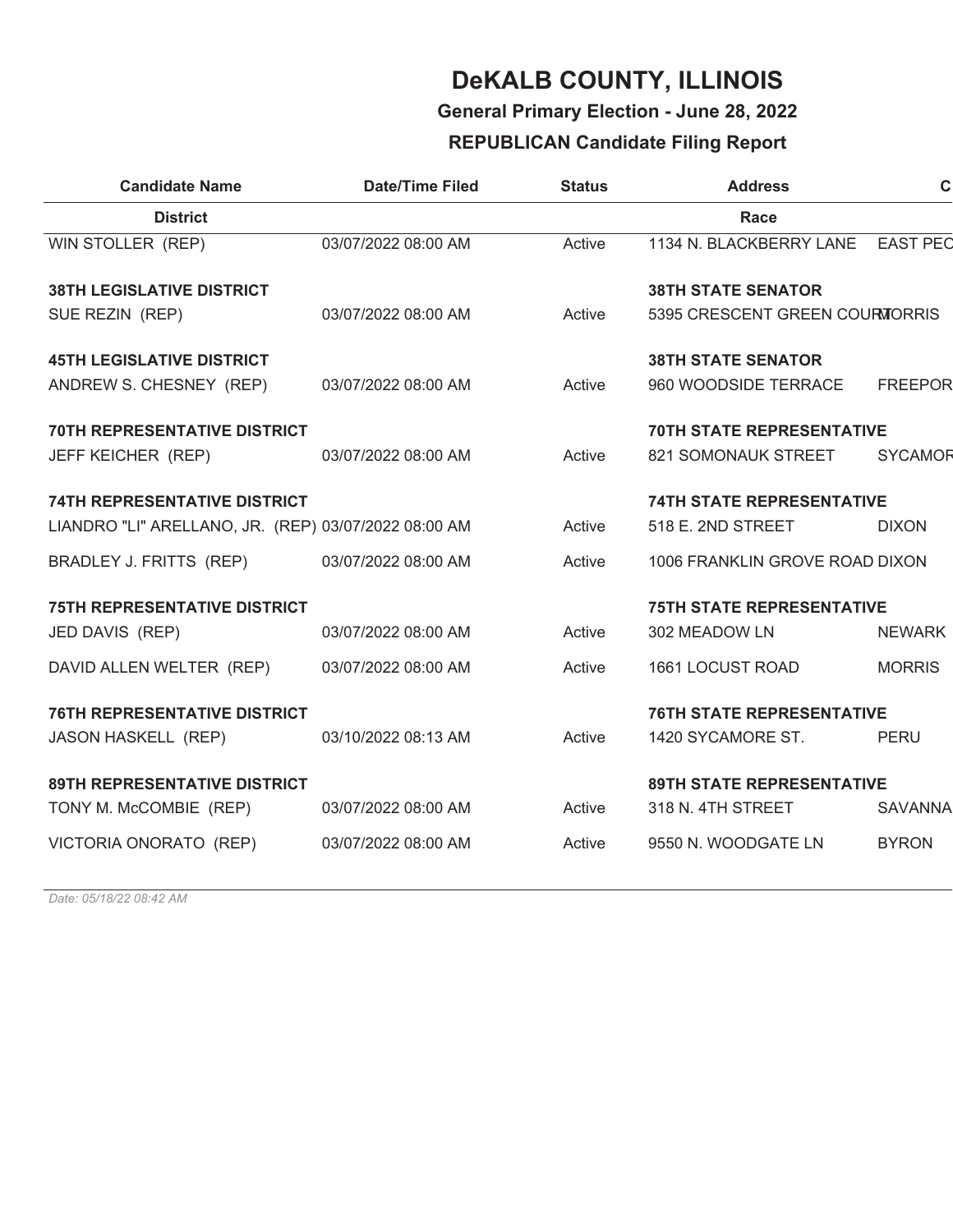**General Primary Election - June 28, 2022**

### **REPUBLICAN Candidate Filing Report**

| <b>Candidate Name</b>                            | <b>Date/Time Filed</b> | <b>Status</b> | <b>Address</b>                         | $\mathbf C$     |
|--------------------------------------------------|------------------------|---------------|----------------------------------------|-----------------|
| <b>District</b>                                  |                        |               | Race                                   |                 |
| <b>DEKALB COUNTY</b>                             |                        |               | <b>COUNTY CLERK</b>                    |                 |
| TASHA SIMS (REP)                                 | 03/07/2022 08:30 AM    | Active        | 33066 GLIDDEN RD                       | <b>KINGSTON</b> |
| <b>DEKALB COUNTY</b>                             |                        |               | <b>COUNTY TREASURER</b>                |                 |
| <b>BECKY SPRINGER (REP)</b>                      | 03/07/2022 08:30 AM    | Active        | 11614 DEERPATH RD                      | <b>SYCAMOR</b>  |
|                                                  |                        |               |                                        |                 |
| <b>DEKALB COUNTY</b>                             |                        |               | <b>SHERIFF</b>                         |                 |
| ANDREW "ANDY" SULLIVAN (REP) 03/07/2022 08:30 AM |                        | Active        | 1367 WALNUT ST                         | <b>DEKALB</b>   |
| ESR-4 (BOONE/WINN)                               |                        |               | <b>REGIONAL SUPERINTENDENT OF SCHO</b> |                 |
| SCOTT BLOOMQUIST (REP)                           | 03/07/2022 10:46 AM    | Active        | 10388 TELEGRAPH ROAD                   | <b>WINNEBA</b>  |
| ESR-16 (DEKALB)                                  |                        |               | <b>REGIONAL SUPERINTENDENT OF SCHO</b> |                 |
| <b>ESR-31 (KANE)</b>                             |                        |               | <b>REGIONAL SUPERINTENDENT OF SCHO</b> |                 |
|                                                  |                        |               |                                        |                 |
| ESR-35 (LASALLE-MARSHALL-PUTNAM)                 |                        |               | <b>REGIONAL SUPERINTENDENT OF SCHO</b> |                 |
| ESR-47 (LEE-OGLE-WHITESIDE)                      |                        |               | <b>REGIONAL SUPERINTENDENT OF SCHO</b> |                 |
| CHRISTOPHER J. TENNYSON (REP)03/07/2022 08:00 AM |                        | Active        | 1000 JENNY LN                          | <b>MORRISO</b>  |
| <b>COUNTY BOARD DIST 1</b>                       |                        |               | <b>COUNTY BOARD MEMBER</b>             |                 |
| MAUREEN LITTLE (REP)                             | 03/07/2022 08:30 AM    | Active        | 30789 FIVE POINTS RD                   | <b>KINGSTON</b> |
| BRADLEY ROBERT BELANGER (REP03/07/2022 08:30 AM  |                        | Active        | 27512 ESMOND ROAD                      | <b>ESMOND</b>   |
|                                                  |                        |               |                                        |                 |
| JORDAN M. DOBBERSTEIN (REP)                      | 03/07/2022 02:30 PM    | Active        | <b>633 EYCHANER ROAD</b>               | <b>ESMOND</b>   |
| LAWRENCE MARK WEST (REP)                         | 03/10/2022 09:30 AM    | Active        | 510 S 5TH ST                           | <b>MALTA</b>    |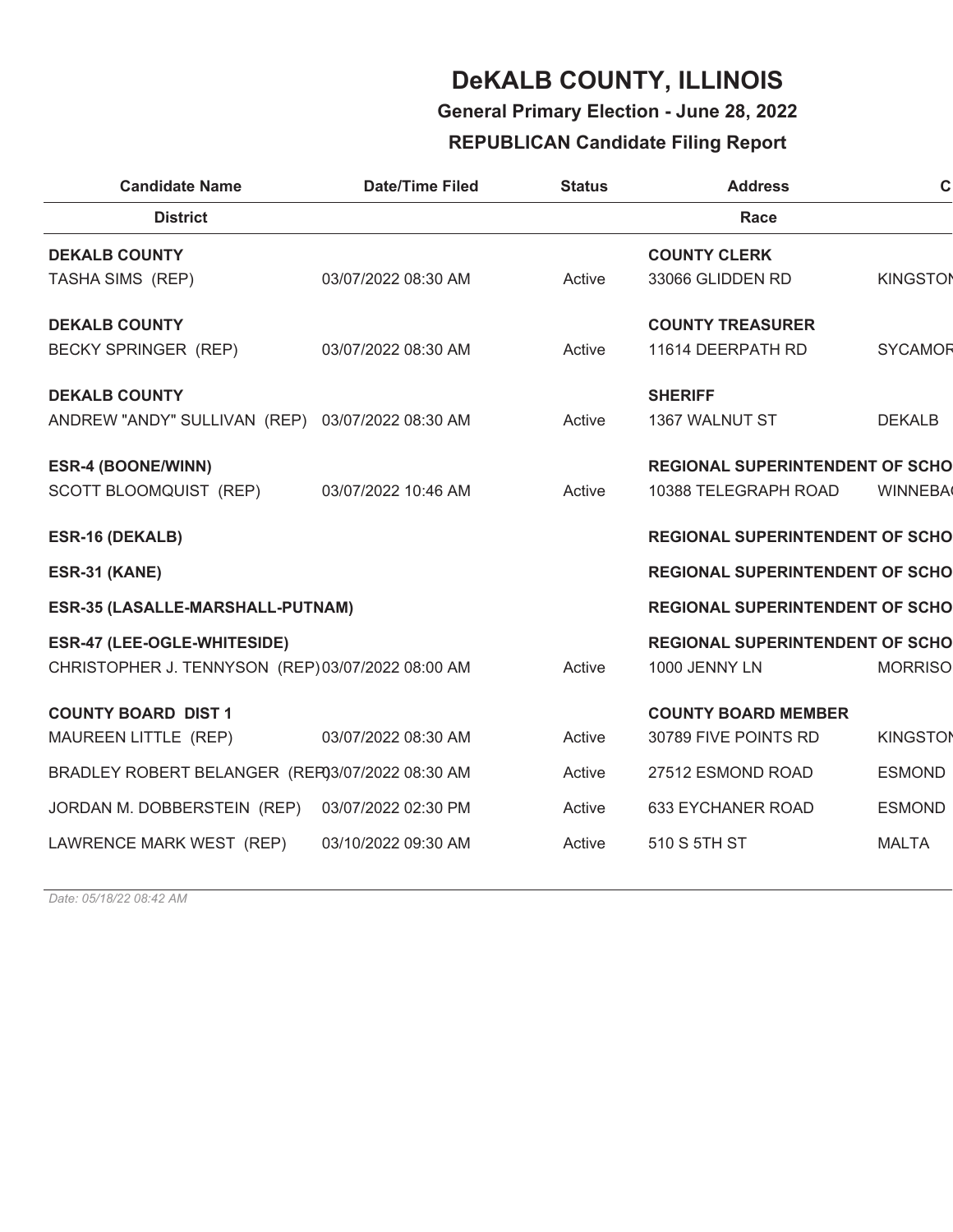**General Primary Election - June 28, 2022**

### **REPUBLICAN Candidate Filing Report**

| <b>Candidate Name</b>                             | <b>Date/Time Filed</b> | <b>Status</b> | <b>Address</b>             | $\mathbf C$    |
|---------------------------------------------------|------------------------|---------------|----------------------------|----------------|
| <b>District</b>                                   |                        |               | Race                       |                |
| <b>COUNTY BOARD DIST 2</b>                        |                        |               | <b>COUNTY BOARD MEMBER</b> |                |
| KATHLEEN "KATHY" LAMPKINS (REF03/07/2022 08:30 AM |                        | Active        | 13985 NORTH GROVE ROAD     | <b>SYCAMOR</b> |
| PATRICK DEUTSCH (REP)                             | 03/11/2022 03:45 PM    | Active        | 29964 LUKENS RD            | <b>SYCAMOR</b> |
| <b>COUNTY BOARD DIST 3</b>                        |                        |               | <b>COUNTY BOARD MEMBER</b> |                |
| TIMOTHY B. BAGBY (REP)                            | 03/07/2022 08:30 AM    | Active        | 1909 FORD STREET           | <b>SYCAMOR</b> |
| <b>COUNTY BOARD DIST 4</b>                        |                        |               | <b>COUNTY BOARD MEMBER</b> |                |
| LAURIE EMMER (REP)                                | 03/14/2022 10:00 AM    | Active        | 508 SOMONAUK ST            | <b>SYCAMOR</b> |
| <b>COUNTY BOARD DIST 5</b>                        |                        |               | <b>COUNTY BOARD MEMBER</b> |                |
| SAVANNAH ILENIKHENA (REP)                         | 03/07/2022 08:30 AM    | Active        | 230 S WALNUT STREET        | <b>CORTLAN</b> |
| <b>COUNTY BOARD DIST 6</b>                        |                        |               | <b>COUNTY BOARD MEMBER</b> |                |
| <b>COUNTY BOARD DIST 7</b>                        |                        |               | <b>COUNTY BOARD MEMBER</b> |                |
| <b>COUNTY BOARD DIST 8</b>                        |                        |               | <b>COUNTY BOARD MEMBER</b> |                |
| WILLIAM "BILL" CUMMINGS (REP)                     | 03/07/2022 12:30 PM    | Active        | 2 OVERLOOK CIRCLE          | <b>DEKALB</b>  |
| DIANNE E. LEIFHEIT (REP)                          | 03/09/2022 09:40 AM    | Active        | 817 WOODLAWN DR            | <b>DEKALB</b>  |
| <b>COUNTY BOARD DIST 9</b>                        |                        |               | <b>COUNTY BOARD MEMBER</b> |                |
| <b>COUNTY BOARD DIST 10</b>                       |                        |               | <b>COUNTY BOARD MEMBER</b> |                |
| <b>COUNTY BOARD DIST 11</b>                       |                        |               | <b>COUNTY BOARD MEMBER</b> |                |
| KAREN CRIBBEN (REP)                               | 03/07/2022 08:30 AM    | Active        | 6100 HOWISON ROAD          | SOMONAL        |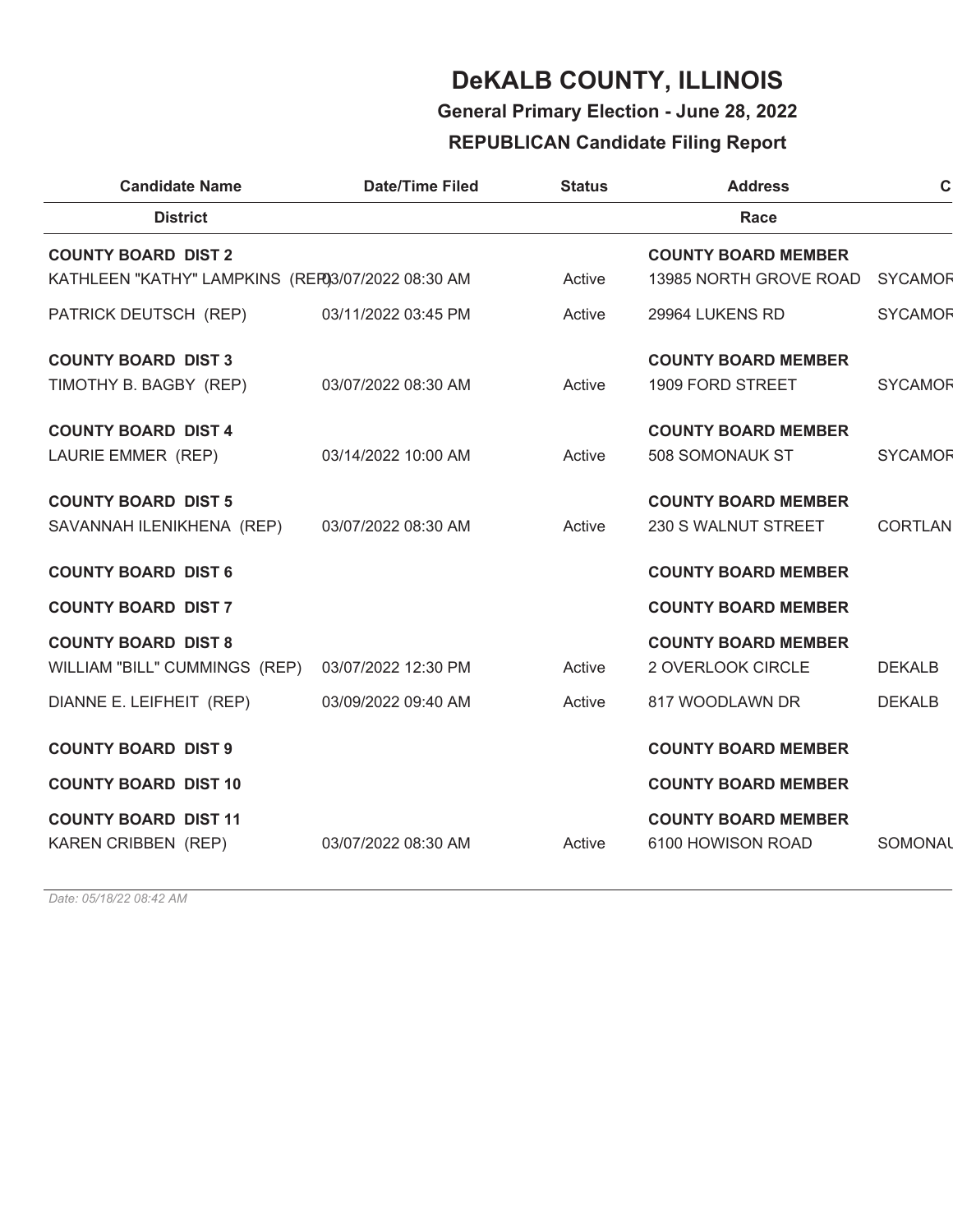### **General Primary Election - June 28, 2022**

### **REPUBLICAN Candidate Filing Report**

| <b>Candidate Name</b>        | <b>Date/Time Filed</b> | <b>Status</b> | <b>Address</b>                | $\mathbf C$    |
|------------------------------|------------------------|---------------|-------------------------------|----------------|
| <b>District</b>              |                        |               | Race                          |                |
| ROY E. PLOTE (REP)           | 03/09/2022 04:10 PM    | Active        | 2368 LELAND RD                | <b>LELAND</b>  |
| <b>COUNTY BOARD DIST 12</b>  |                        |               | <b>COUNTY BOARD MEMBER</b>    |                |
| <b>JERRY OSLAND (REP)</b>    | 03/07/2022 04:28 PM    | Active        | 4473 W SANDWICH RD            | <b>SANDWIC</b> |
| JOHN C. FRIEDERS (REP)       | 03/08/2022 02:18 PM    | Active        | 14286 PINE RD                 | <b>SANDWIC</b> |
| 2ND JUDICIAL DISTRICT        |                        |               | <b>2ND SUPREME - VACANCY</b>  |                |
| MARK C. CURRAN, JR. (REP)    | 03/07/2022 08:00 AM    | Active        |                               |                |
| JOHN A. NOVERINI (REP)       | 03/07/2022 08:00 AM    | Active        |                               |                |
| DANIEL B. SHANES (REP)       | 03/07/2022 08:00 AM    | Active        | <b>1124 HAMPTON LANE</b>      | <b>MUNDELE</b> |
| SUSAN F. HUTCHINSON (REP)    | 03/07/2022 08:00 AM    | Active        |                               |                |
| <b>2ND JUDICIAL DISTRICT</b> |                        |               | 2ND APPELLATE - VACANCY       |                |
| SUSAN CLANCY BOLES (REP)     | 03/07/2022 08:00 AM    | Active        |                               |                |
| <b>23RD JUDICIAL CIRCUIT</b> |                        |               | <b>23RD CIRCUIT - VACANCY</b> |                |
| PHILIP G. MONTGOMERY (REP)   | 03/07/2022 08:00 AM    | Active        |                               |                |
| <b>23RD JUDICIAL CIRCUIT</b> |                        |               | <b>23RD CIRCUIT - VACANCY</b> |                |
| JOSEPH C. PEDERSEN (REP)     | 03/07/2022 08:00 AM    | Active        | 5380 GURLER ROAD              |                |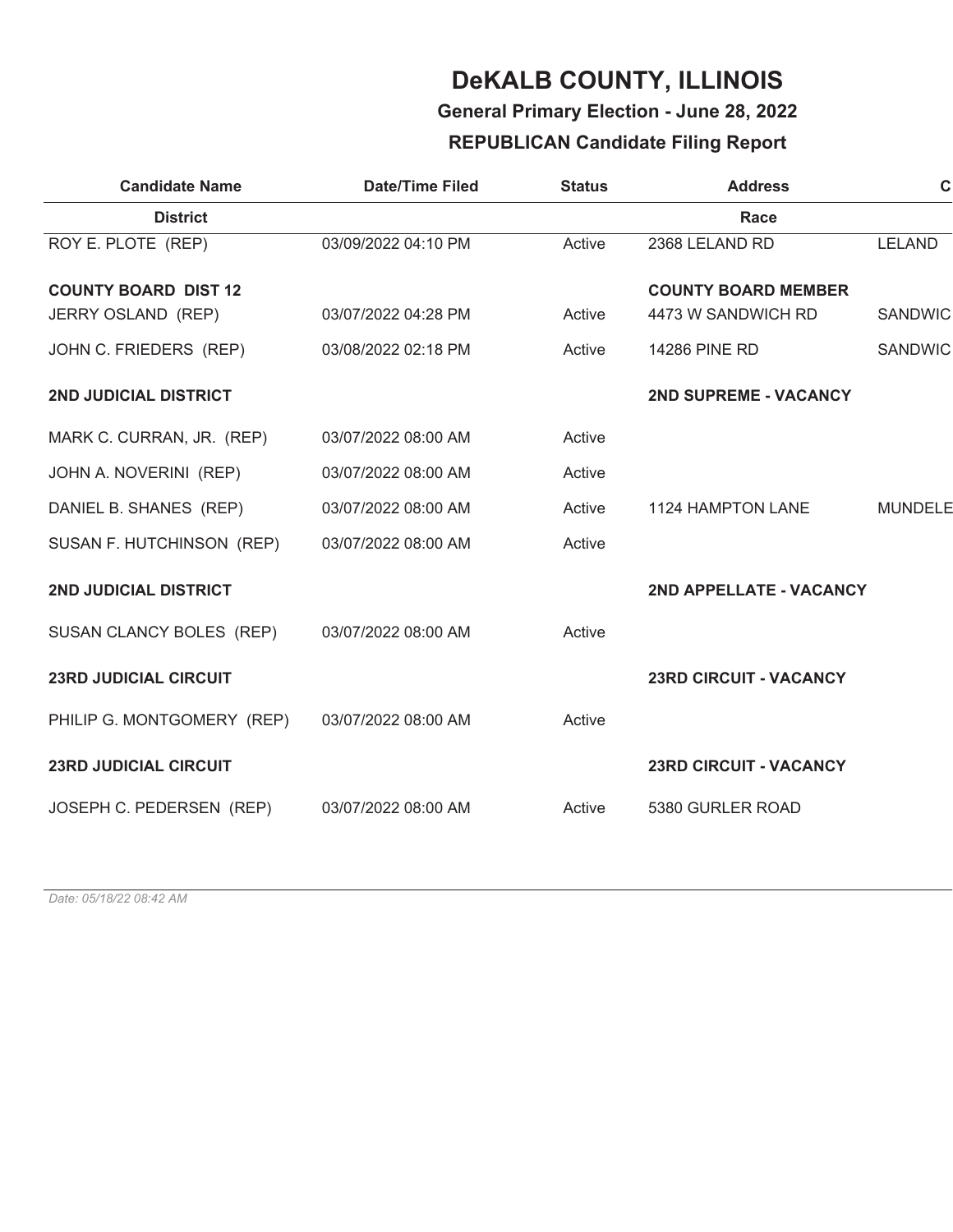**General Primary Election - June 28, 2022**

### **REPUBLICAN Candidate Filing Report**

| <b>Candidate Name</b>        | <b>Date/Time Filed</b> | <b>Status</b> | <b>Address</b>                   | $\mathbf C$    |
|------------------------------|------------------------|---------------|----------------------------------|----------------|
| <b>District</b>              |                        |               | Race                             |                |
| <b>23RD JUDICIAL CIRCUIT</b> |                        |               | <b>23RD CIRCUIT - VACANCY</b>    |                |
| MARCY L. BUICK (REP)         | 03/07/2022 08:00 AM    | Active        |                                  |                |
| RILEY N. ONCKEN (REP)        | 03/07/2022 08:00 AM    | Active        | 1820 JOSEPH SIXBURY STREESYCAMOR |                |
| <b>AFTON 1</b>               |                        |               | <b>AFTON 1 - COMM PERSON</b>     |                |
| <b>CLINTON 1</b>             |                        |               | <b>CLINTON 1 - COMM PERSON</b>   |                |
| DENISE L. HORN (REP)         | 03/08/2022 02:00 PM    | Active        | 350 NORTH HICKORY STREET WATERMA |                |
| SARAH LYNN BISH (REP)        | 03/14/2022 11:29 AM    | Active        | 350 CEDAR ST                     | <b>WATERMA</b> |
| <b>CORTLAND 1</b>            |                        |               | <b>CORTLAND 1 - COMM PERSON</b>  |                |
| JUDY A. BUTLER (REP)         | 03/08/2022 01:45 PM    | Active        | 120 W ELM AVE                    | <b>CORTLAN</b> |
| <b>CORTLAND 2</b>            |                        |               | <b>CORTLAND 2 - COMM PERSON</b>  |                |
| STEVEN R. KUHN (REP)         | 03/09/2022 08:50 AM    | Active        | 1119 DANIEL CT                   | <b>SYCAMOR</b> |
| <b>CORTLAND 3</b>            |                        |               | <b>CORTLAND 3 - COMM PERSON</b>  |                |
| <b>CORTLAND 4</b>            |                        |               | <b>CORTLAND 4 - COMM PERSON</b>  |                |
| <b>CORTLAND 5</b>            |                        |               | <b>CORTLAND 5 - COMM PERSON</b>  |                |
| <b>CORTLAND 6</b>            |                        |               | <b>CORTLAND 6 - COMM PERSON</b>  |                |
| <b>CORTLAND 7</b>            |                        |               | <b>CORTLAND 7 - COMM PERSON</b>  |                |
| <b>CORTLAND 8</b>            |                        |               | <b>CORTLAND 8 - COMM PERSON</b>  |                |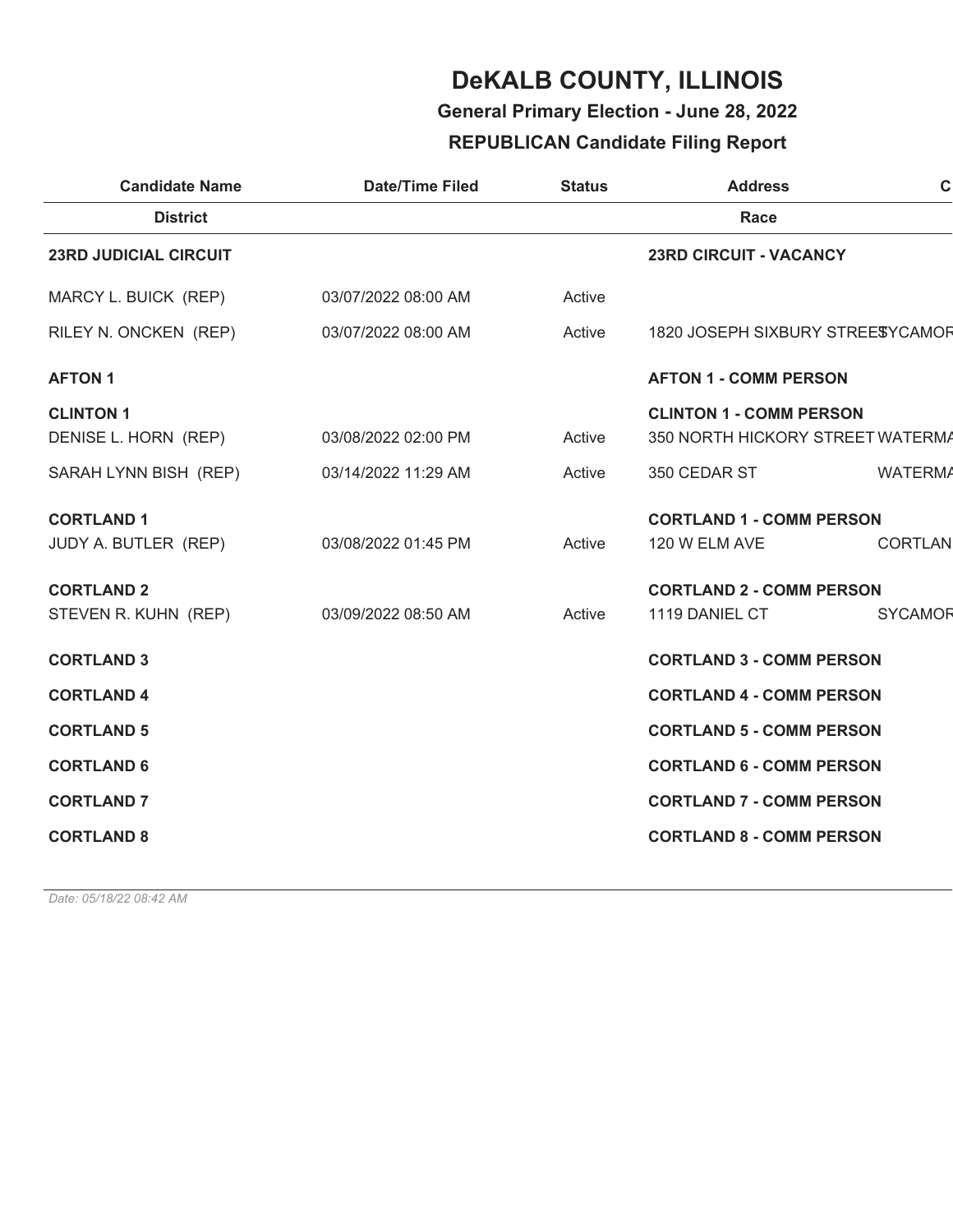**General Primary Election - June 28, 2022**

### **REPUBLICAN Candidate Filing Report**

| <b>Candidate Name</b>                                            | <b>Date/Time Filed</b> | <b>Status</b> | <b>Address</b>                                        | $\mathbf c$   |
|------------------------------------------------------------------|------------------------|---------------|-------------------------------------------------------|---------------|
| <b>District</b>                                                  |                        |               | Race                                                  |               |
| <b>DEKALB1</b>                                                   |                        |               | <b>DEKALB 1 - COMM PERSON</b>                         |               |
| <b>DEKALB 2</b>                                                  |                        |               | <b>DEKALB 2 - COMM PERSON</b>                         |               |
| <b>DEKALB3</b>                                                   |                        |               | <b>DEKALB 3 - COMM PERSON</b>                         |               |
| <b>DEKALB4</b>                                                   |                        |               | <b>DEKALB 4 - COMM PERSON</b>                         |               |
| <b>DEKALB 5</b><br>FRANK F BEIERLOTZER (REP) 03/31/2022 02:30 PM |                        | Active        | <b>DEKALB 5 - COMM PERSON</b><br>1384 OMEGA CIRCLE DR | <b>DEKALB</b> |
| <b>DEKALB 6</b>                                                  |                        |               | <b>DEKALB 6 - COMM PERSON</b>                         |               |
| <b>DEKALB7</b>                                                   |                        |               | <b>DEKALB 7 - COMM PERSON</b>                         |               |
| <b>DEKALB 8</b>                                                  |                        |               | <b>DEKALB 8 - COMM PERSON</b>                         |               |
| <b>DEKALB 9</b>                                                  |                        |               | <b>DEKALB 9 - COMM PERSON</b>                         |               |
| <b>DEKALB 10</b>                                                 |                        |               | <b>DEKALB 10 - COMM PERSON</b>                        |               |
| <b>DEKALB 11</b><br>MARIA A. KRULL (REP)                         | 03/08/2022 02:05 PM    | Active        | <b>DEKALB 11 - COMM PERSON</b><br>829 WOODLAWN DRIVE  | <b>DEKALB</b> |
| <b>DEKALB 12</b>                                                 |                        |               | <b>DEKALB 12- COMM PERSON</b>                         |               |
| <b>DEKALB 13</b>                                                 |                        |               | <b>DEKALB 13 - COMM PERSON</b>                        |               |
| <b>DEKALB 14</b>                                                 |                        |               | <b>DEKALB 14 - COMM PERSON</b>                        |               |
| <b>DEKALB 15</b>                                                 |                        |               | <b>DEKALB 15 - COMM PERSON</b>                        |               |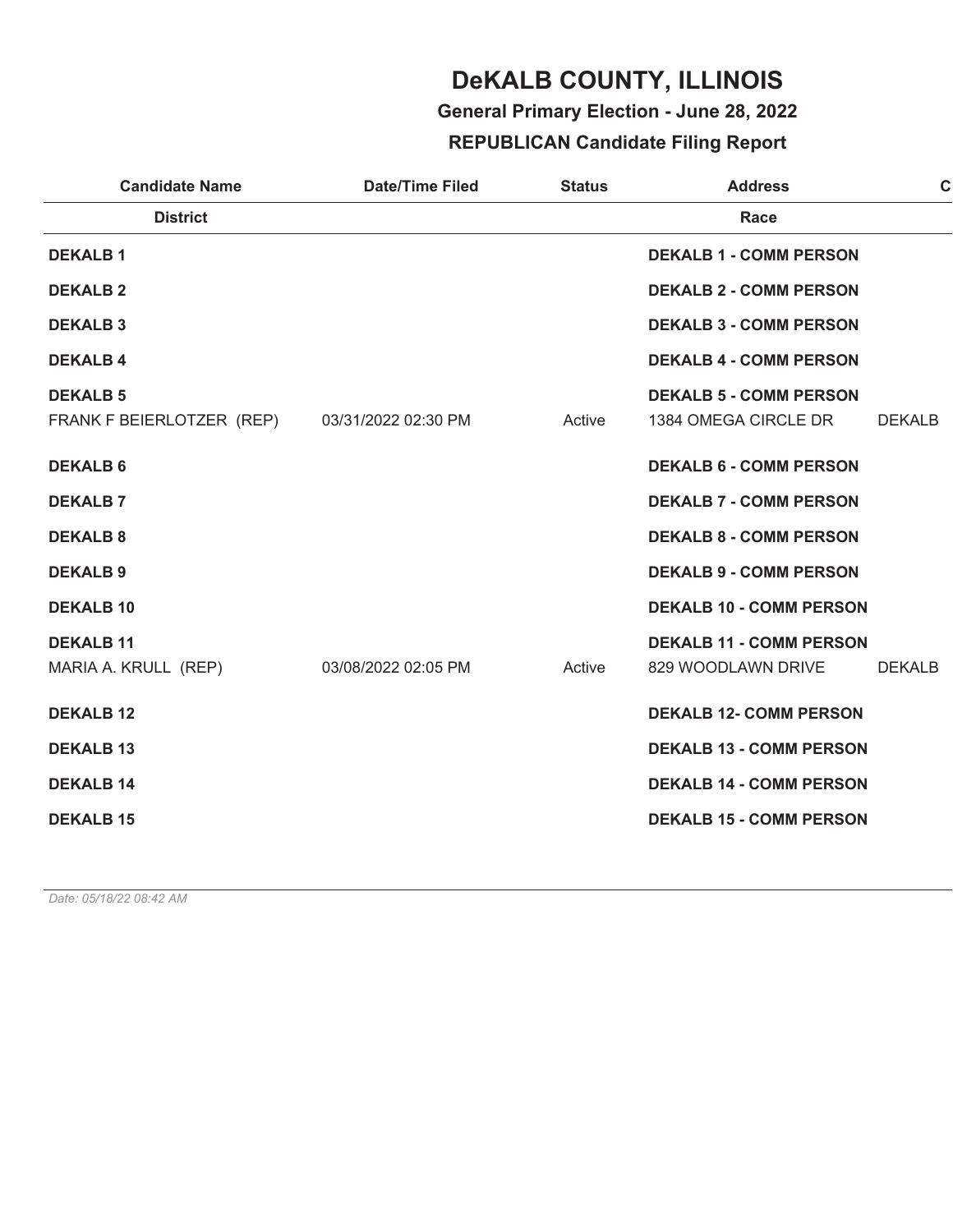**General Primary Election - June 28, 2022**

### **REPUBLICAN Candidate Filing Report**

| <b>Candidate Name</b>                                                  | <b>Date/Time Filed</b> | <b>Status</b> | <b>Address</b>                                          | $\mathbf C$     |
|------------------------------------------------------------------------|------------------------|---------------|---------------------------------------------------------|-----------------|
| <b>District</b>                                                        |                        |               | Race                                                    |                 |
| <b>DEKALB 16</b>                                                       |                        |               | <b>DEKALB 16 - COMM PERSON</b>                          |                 |
| <b>DEKALB 17</b>                                                       |                        |               | <b>DEKALB 17 - COMM PERSON</b>                          |                 |
| <b>DEKALB 18</b>                                                       |                        |               | <b>DEKALB 18 - COMM PERSON</b>                          |                 |
| <b>DEKALB 19</b>                                                       |                        |               | <b>DEKALB 19 - COMM PERSON</b>                          |                 |
| <b>DEKALB 20</b><br>PATRICIA L. MCKINLEY (REP)                         | 03/10/2022 03:20 PM    | Active        | <b>DEKALB 20 - COMM PERSON</b><br>218 E TAYLOR ST       | <b>DEKALB</b>   |
| <b>DEKALB 21</b>                                                       |                        |               | <b>DEKALB 21 - COMM PERSON</b>                          |                 |
| <b>DEKALB 22</b><br>DIANE MERWIN (REP)                                 | 03/14/2022 09:58 AM    | Active        | <b>DEKALB 22 - COMM PERSON</b><br>760 KENSINGTON BLVD   | <b>DEKALB</b>   |
| <b>DEKALB 23</b>                                                       |                        |               | <b>DEKALB 23 - COMM PERSON</b>                          |                 |
| <b>DEKALB 24</b>                                                       |                        |               | <b>DEKALB 24 - COMM PERSON</b>                          |                 |
| <b>DEKALB 25</b>                                                       |                        |               | <b>DEKALB 25 - COMM PERSON</b>                          |                 |
| <b>FRANKLIN1</b>                                                       |                        |               | <b>FRANKLIN 1 - COMM PERSON</b>                         |                 |
| <b>GENOA1</b><br>RUSSEL RUNGE (REP)                                    | 03/11/2022 10:30 AM    | Active        | <b>GENOA 1 - COMM PERSON</b><br>15200 MELMS RD          | <b>GENOA</b>    |
| <b>GENOA 2</b>                                                         |                        |               | <b>GENOA 2 - COMM PERSON</b>                            |                 |
| <b>KINGSTON 1</b><br>CONSTANCE (CONNIE) STRAUBE (REF) 07/2022 11:30 AM |                        | Active        | <b>KINGSTON 1 - COMM PERSON</b><br>30621 FIVE POINTS RD | <b>KINGSTON</b> |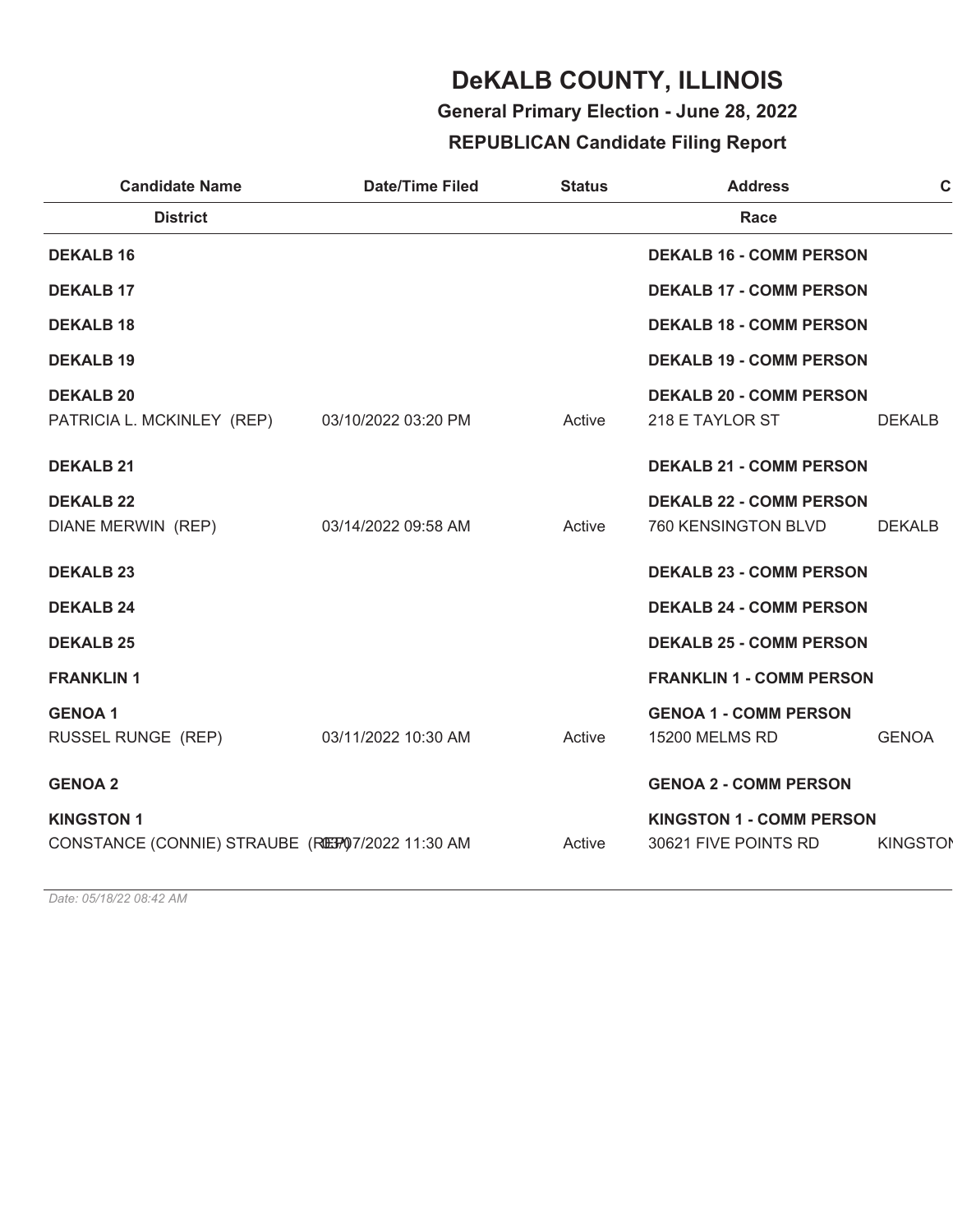**General Primary Election - June 28, 2022**

### **REPUBLICAN Candidate Filing Report**

| <b>Candidate Name</b>                      | <b>Date/Time Filed</b> | <b>Status</b> | <b>Address</b>                                     | $\mathbf C$    |
|--------------------------------------------|------------------------|---------------|----------------------------------------------------|----------------|
| <b>District</b>                            |                        |               | Race                                               |                |
| <b>MALTA1</b>                              |                        |               | <b>MALTA 1 - COMM PERSON</b>                       |                |
| LAWRENCE MARK WEST (REP)                   | 03/10/2022 09:30 AM    | Active        | 510 S 5TH ST                                       | <b>MALTA</b>   |
| <b>MAYFIELD 1</b>                          |                        |               | <b>MAYFIELD 1 - COMM PERSON</b>                    |                |
| RHONDA HENKE (REP)                         | 03/07/2022 09:06 AM    | Active        | 7591 STATE ROUTE 64                                | <b>CLARE</b>   |
| <b>MILAN1</b>                              |                        |               | <b>MILAN 1 - COMM PERSON</b>                       |                |
| <b>PAW PAW 1</b>                           |                        |               | <b>PAW PAW 1 - COMM PERSON</b>                     |                |
| <b>PIERCE 1</b><br><b>JOHN KUBUS (REP)</b> | 03/14/2022 09:40 AM    | Active        | <b>PIERCE 1 - COMM PERSON</b><br>14934 SOMONAUK RD | <b>DEKALB</b>  |
| <b>SANDWICH 1</b>                          |                        |               | <b>SANDWICH 1 - COMM PERSON</b>                    |                |
| ELSIE MORRISSEY (REP)                      | 03/08/2022 02:35 PM    | Active        | 820 N LAFAYETTE ST                                 | SANDWIC        |
| <b>SANDWICH 2</b>                          |                        |               | <b>SANDWICH 2 - COMM PERSON</b>                    |                |
| KATHY BUSCH (REP)                          | 03/08/2022 03:15 PM    | Active        | 121 LISBON ST                                      | SANDWIC        |
| <b>SANDWICH 3</b>                          |                        |               | <b>SANDWICH 3 - COMM PERSON</b>                    |                |
| <b>SANDWICH 4</b>                          |                        |               | <b>SANDWICH 4 - COMM PERSON</b>                    |                |
| <b>SANDWICH 5</b>                          |                        |               | <b>SANDWICH 5 - COMM PERSON</b>                    |                |
| <b>SHABBONA1</b>                           |                        |               | <b>SHABBONA 1 - COMM PERSON</b>                    |                |
| CHRISTINE J. JOHNSON (REP)                 | 03/14/2022 12:56 PM    | Active        | 8705 SHABBONA RD                                   | <b>SHABBON</b> |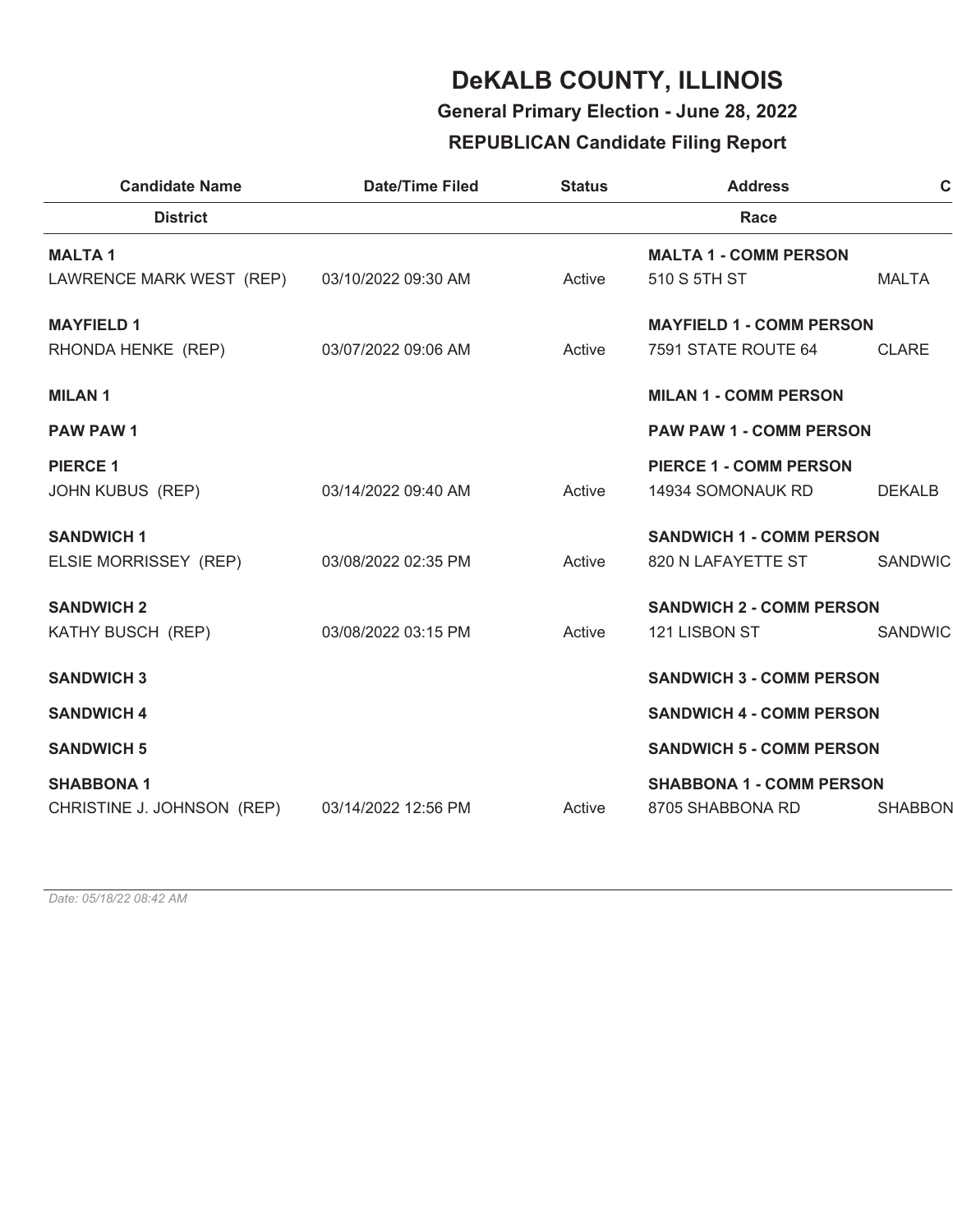**General Primary Election - June 28, 2022**

### **REPUBLICAN Candidate Filing Report**

| <b>Candidate Name</b>                       | <b>Date/Time Filed</b> | <b>Status</b> | <b>Address</b>                     | $\mathbf C$     |
|---------------------------------------------|------------------------|---------------|------------------------------------|-----------------|
| <b>District</b>                             |                        |               | Race                               |                 |
| <b>SOMONAUK1</b>                            |                        |               | <b>SOMONAUK 1 - COMM PERSON</b>    |                 |
| KINSAY M. SMITH (REP)                       | 03/11/2022 09:00 AM    | Active        | 325 S GAGE ST                      | SOMONAL         |
| <b>SOUTH GROVE 1</b>                        |                        |               | <b>SOUTH GROVE 1 - COMM PERSON</b> |                 |
| BETH MARIE EVANS (REP)                      | 03/10/2022 03:10 PM    | Active        | 25083 SCHAFER RD                   | <b>CLARE</b>    |
| <b>SQUAW GROVE 1</b>                        |                        |               | <b>SQUAW GROVE 1 - COMM PERSON</b> |                 |
| <b>BRIAN K SIWICKI (REP)</b>                | 03/11/2022 01:40 PM    | Active        | 572 CLARK ST                       | <b>HINCKLEY</b> |
| <b>SYCAMORE 1</b>                           |                        |               | <b>SYCAMORE 1 - COMM PERSON</b>    |                 |
| <b>SYCAMORE 2</b>                           |                        |               | <b>SYCAMORE 2 - COMM PERSON</b>    |                 |
| <b>SYCAMORE 3</b>                           |                        |               | <b>SYCAMORE 3 - COMM PERSON</b>    |                 |
| KATHLEEN LAMPKINS (REP) 03/07/2022 08:30 AM |                        | Active        | 13985 NORTH GROVE ROAD SYCAMOR     |                 |
| <b>SYCAMORE 4</b>                           |                        |               | <b>SYCAMORE 4 - COMM PERSON</b>    |                 |
| <b>SYCAMORE 5</b>                           |                        |               | <b>SYCAMORE 5 - COMM PERSON</b>    |                 |
| <b>SYCAMORE 6</b>                           |                        |               | <b>SYCAMORE 6 - COMM PERSON</b>    |                 |
| LAURIE EMMER (REP)                          | 03/14/2022 10:00 AM    | Active        | 508 SOMONAUK ST                    | <b>SYCAMOR</b>  |
| <b>SYCAMORE 7</b>                           |                        |               | <b>SYCAMORE 7 - COMM PERSON</b>    |                 |
| RUSSELL JOSH (REP)                          | 03/07/2022 10:30 AM    | Active        | 28280 LUKENS RD                    | <b>SYCAMOR</b>  |
| <b>SYCAMORE 8</b>                           |                        |               | <b>SYCAMORE 8 - COMM PERSON</b>    |                 |